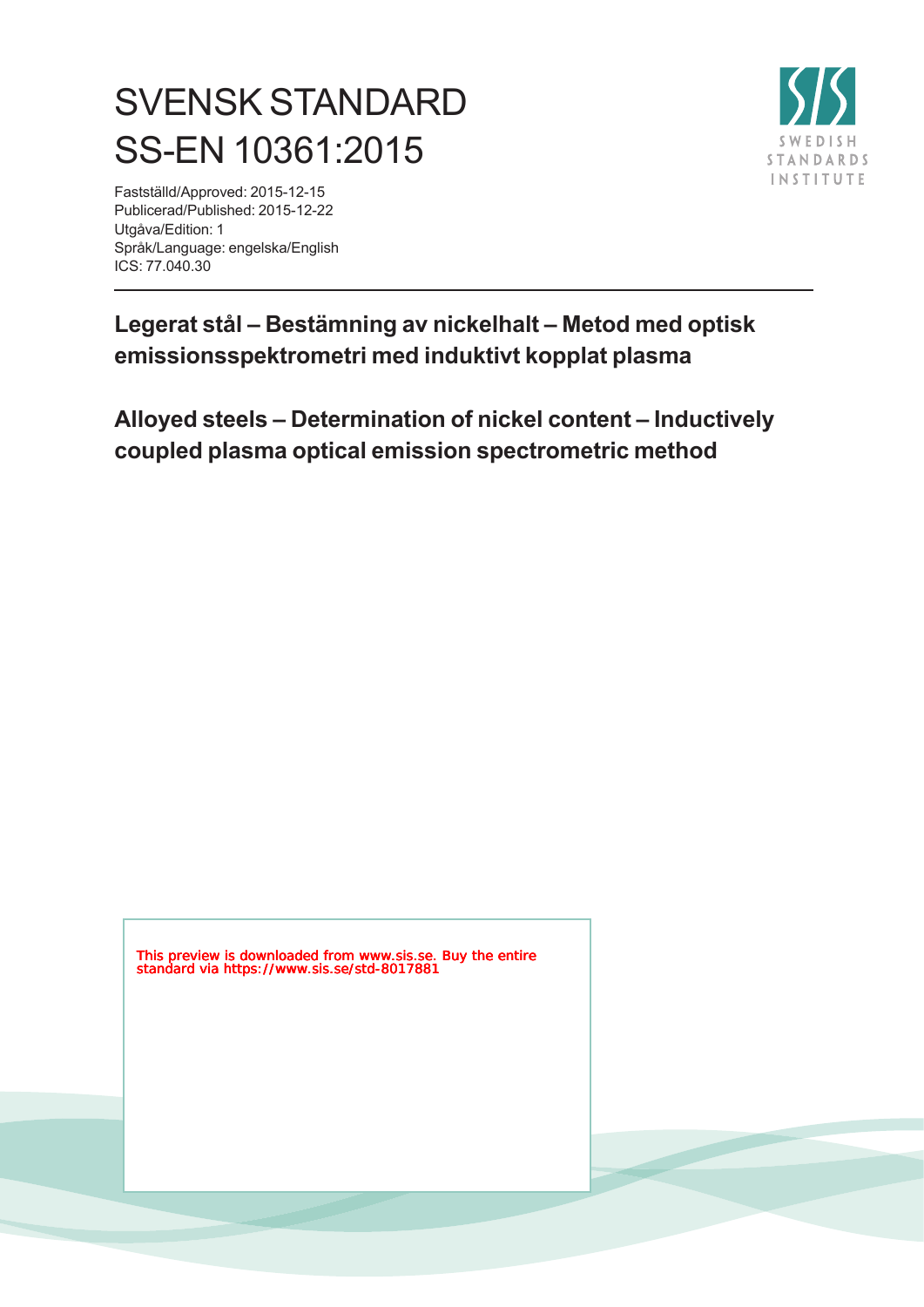# Standarder får världen att fungera

*SIS (Swedish Standards Institute) är en fristående ideell förening med medlemmar från både privat och offentlig sektor. Vi är en del av det europeiska och globala nätverk som utarbetar internationella standarder. Standarder är dokumenterad kunskap utvecklad av framstående aktörer inom industri, näringsliv och samhälle och befrämjar handel över gränser, bidrar till att processer och produkter blir säkrare samt effektiviserar din verksamhet.* 

#### **Delta och påverka**

Som medlem i SIS har du möjlighet att påverka framtida standarder inom ditt område på nationell, europeisk och global nivå. Du får samtidigt tillgång till tidig information om utvecklingen inom din bransch.

#### **Ta del av det färdiga arbetet**

Vi erbjuder våra kunder allt som rör standarder och deras tillämpning. Hos oss kan du köpa alla publikationer du behöver – allt från enskilda standarder, tekniska rapporter och standardpaket till handböcker och onlinetjänster. Genom vår webbtjänst e-nav får du tillgång till ett lättnavigerat bibliotek där alla standarder som är aktuella för ditt företag finns tillgängliga. Standarder och handböcker är källor till kunskap. Vi säljer dem.

#### **Utveckla din kompetens och lyckas bättre i ditt arbete**

Hos SIS kan du gå öppna eller företagsinterna utbildningar kring innehåll och tillämpning av standarder. Genom vår närhet till den internationella utvecklingen och ISO får du rätt kunskap i rätt tid, direkt från källan. Med vår kunskap om standarders möjligheter hjälper vi våra kunder att skapa verklig nytta och lönsamhet i sina verksamheter.

**Vill du veta mer om SIS eller hur standarder kan effektivisera din verksamhet är du välkommen in på www.sis.se eller ta kontakt med oss på tel 08-555 523 00.**

# Standards make the world go round

*SIS (Swedish Standards Institute) is an independent non-profit organisation with members from both the private and public sectors. We are part of the European and global network that draws up international standards. Standards consist of documented knowledge developed by prominent actors within the industry, business world and society. They promote cross-border trade, they help to make processes and products safer and they streamline your organisation.*

#### **Take part and have influence**

As a member of SIS you will have the possibility to participate in standardization activities on national, European and global level. The membership in SIS will give you the opportunity to influence future standards and gain access to early stage information about developments within your field.

#### **Get to know the finished work**

We offer our customers everything in connection with standards and their application. You can purchase all the publications you need from us - everything from individual standards, technical reports and standard packages through to manuals and online services. Our web service e-nav gives you access to an easy-to-navigate library where all standards that are relevant to your company are available. Standards and manuals are sources of knowledge. We sell them.

#### **Increase understanding and improve perception**

With SIS you can undergo either shared or in-house training in the content and application of standards. Thanks to our proximity to international development and ISO you receive the right knowledge at the right time, direct from the source. With our knowledge about the potential of standards, we assist our customers in creating tangible benefit and profitability in their organisations.

**If you want to know more about SIS, or how standards can streamline your organisation, please visit www.sis.se or contact us on phone +46 (0)8-555 523 00**



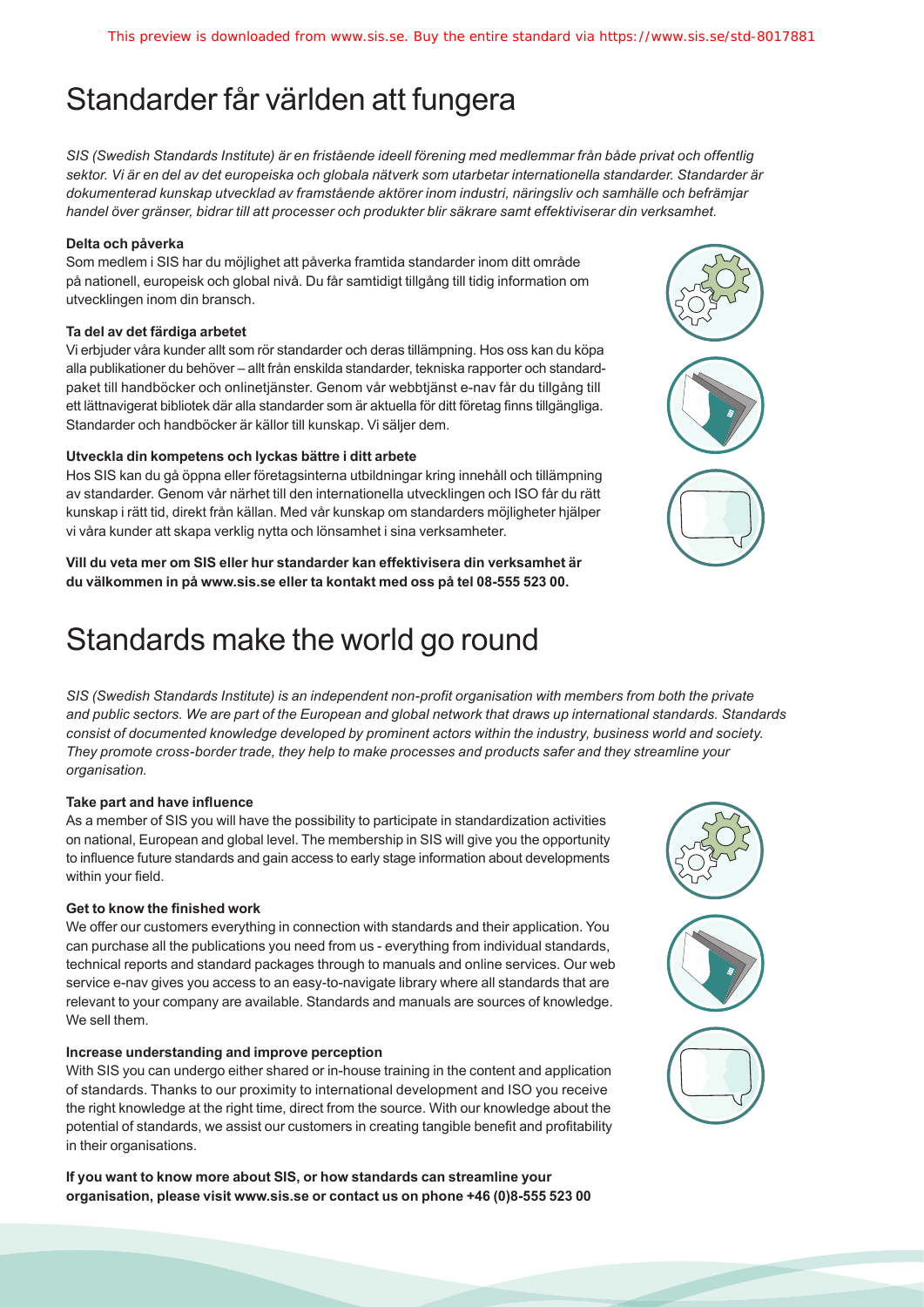Europastandarden EN 10361:2015 gäller som svensk standard. Detta dokument innehåller den officiella engelska versionen av EN 10361:2015.

The European Standard EN 10361:2015 has the status of a Swedish Standard. This document contains the official English version of EN 10361:2015.

© Copyright / Upphovsrätten till denna produkt tillhör SIS, Swedish Standards Institute, Stockholm, Sverige. Användningen av denna produkt regleras av slutanvändarlicensen som återfinns i denna produkt, se standardens sista sidor.

© Copyright SIS, Swedish Standards Institute, Stockholm, Sweden. All rights reserved. The use of this product is governed by the end-user licence for this product. You will find the licence in the end of this document.

*Upplysningar om sakinnehållet i standarden lämnas av SIS, Swedish Standards Institute, telefon 08-555 520 00. Standarder kan beställas hos SIS Förlag AB som även lämnar allmänna upplysningar om svensk och utländsk standard.*

*Information about the content of the standard is available from the Swedish Standards Institute (SIS), telephone +46 8 555 520 00. Standards may be ordered from SIS Förlag AB, who can also provide general information about Swedish and foreign standards.*

Denna standard är framtagen av kommittén för Kemiska analysmetoder för metaller, SIS / TK 122.

Har du synpunkter på innehållet i den här standarden, vill du delta i ett kommande revideringsarbete eller vara med och ta fram andra standarder inom området? Gå in på www.sis.se - där hittar du mer information.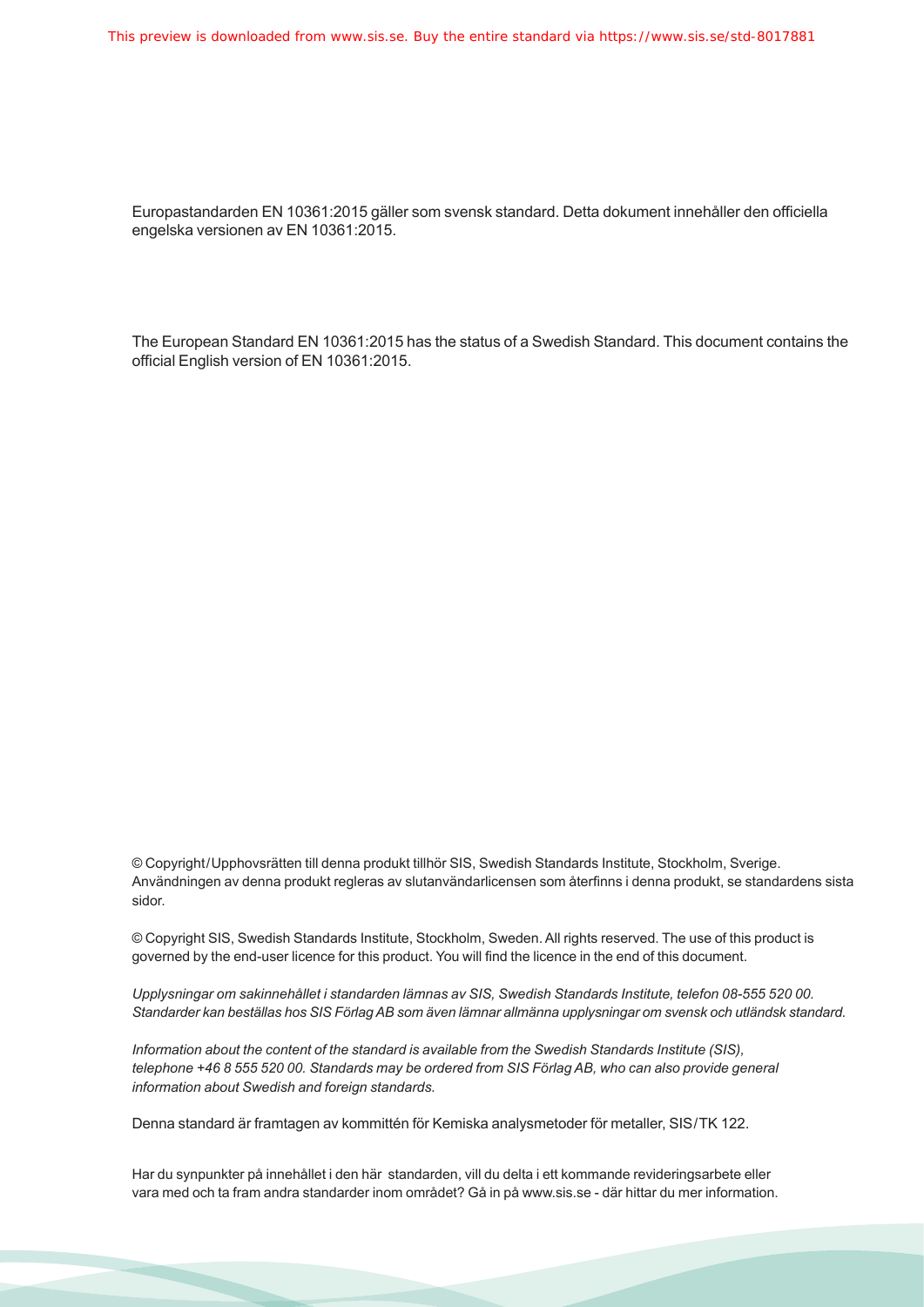This preview is downloaded from www.sis.se. Buy the entire standard via https://www.sis.se/std-8017881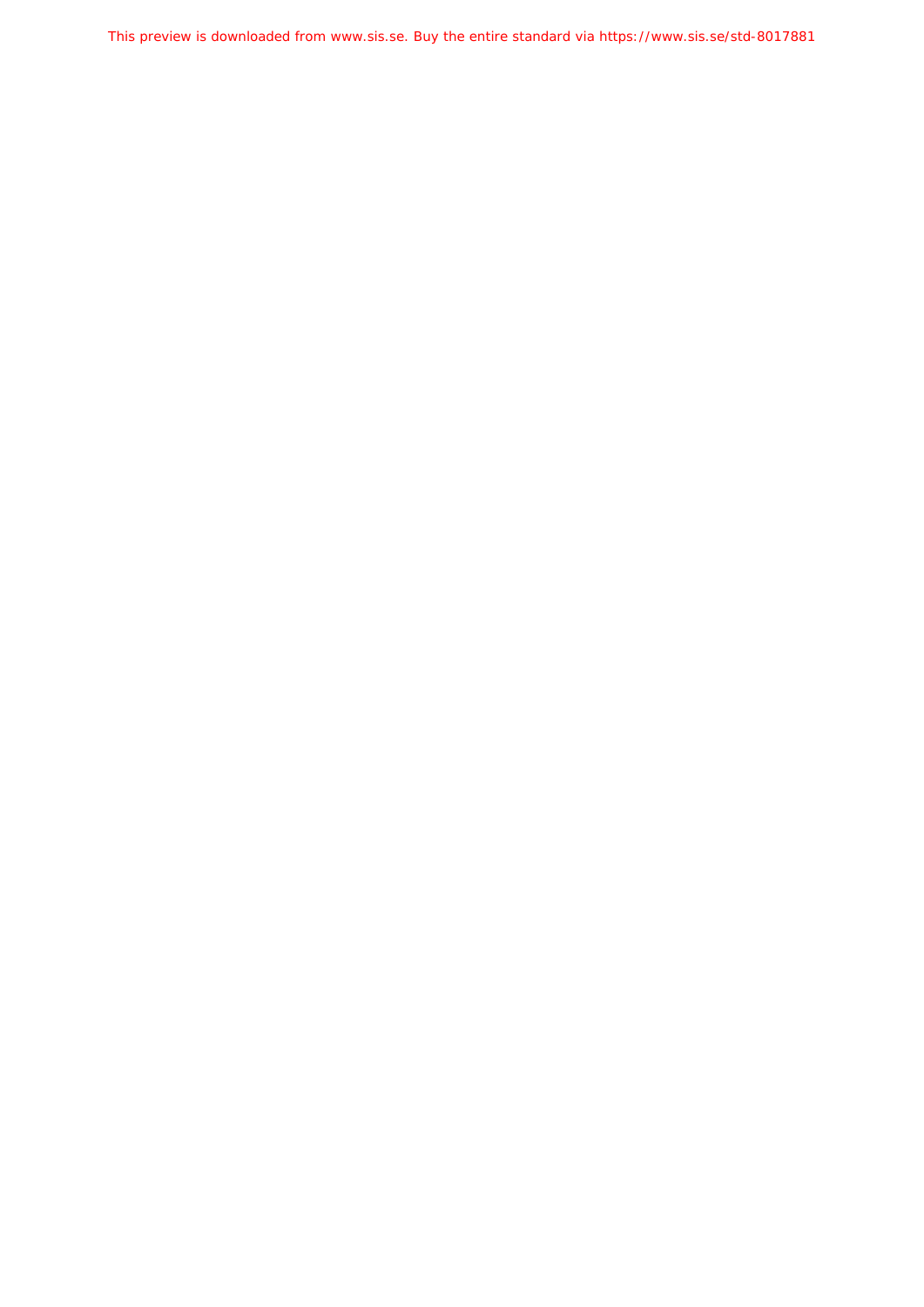# EUROPEAN STANDARD NORME EUROPÉENNE EUROPÄISCHE NORM

# **EN 10361**

December 2015

ICS 77.040.30

English Version

## Alloyed steels - Determination of nickel content - Inductively coupled plasma optical emission spectrometric method

Aciers alliés - Détermination du nickel - Méthode par spectrométrie d'émission optique avec source à plasma induit

 Legierte Stähle - Bestimmung des Nickelanteils - Verfahren mittels optischer Emissionsspektrometrie mit induktiv gekoppeltem Plasma

This European Standard was approved by CEN on 20 June 2015.

CEN members are bound to comply with the CEN/CENELEC Internal Regulations which stipulate the conditions for giving this European Standard the status of a national standard without any alteration. Up-to-date lists and bibliographical references concerning such national standards may be obtained on application to the CEN-CENELEC Management Centre or to any CEN member.

This European Standard exists in three official versions (English, French, German). A version in any other language made by translation under the responsibility of a CEN member into its own language and notified to the CEN-CENELEC Management Centre has the same status as the official versions.

CEN members are the national standards bodies of Austria, Belgium, Bulgaria, Croatia, Cyprus, Czech Republic, Denmark, Estonia, Finland, Former Yugoslav Republic of Macedonia, France, Germany, Greece, Hungary, Iceland, Ireland, Italy, Latvia, Lithuania, Luxembourg, Malta, Netherlands, Norway, Poland, Portugal, Romania, Slovakia, Slovenia, Spain, Sweden, Switzerland, Turkey and United Kingdom.



EUROPEAN COMMITTEE FOR STANDARDIZATION COMITÉ EUROPÉEN DE NORMALISATION EUROPÄISCHES KOMITEE FÜR NORMUNG

**CEN-CENELEC Management Centre: Avenue Marnix 17, B-1000 Brussels**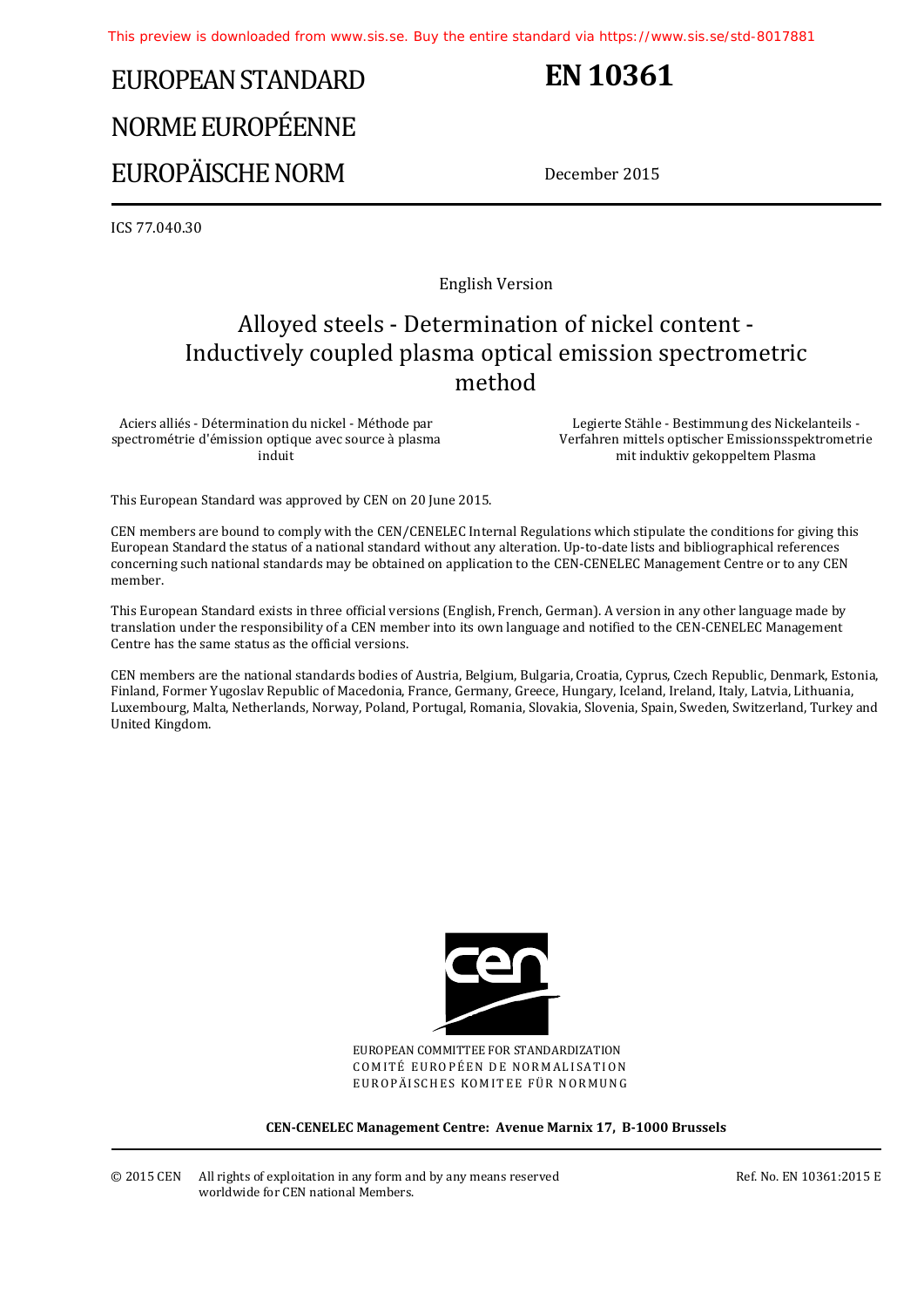## **Contents**

| ${\bf European\; foreword.}\label{prop:2} 3$                                               |                                                                                    |
|--------------------------------------------------------------------------------------------|------------------------------------------------------------------------------------|
| $\mathbf{1}$                                                                               |                                                                                    |
| $\mathbf{2}$                                                                               |                                                                                    |
| 3                                                                                          |                                                                                    |
| $\overline{\mathbf{4}}$                                                                    |                                                                                    |
| 5                                                                                          |                                                                                    |
| 6                                                                                          |                                                                                    |
| 7                                                                                          |                                                                                    |
| 8                                                                                          |                                                                                    |
| 9                                                                                          |                                                                                    |
| 10                                                                                         |                                                                                    |
|                                                                                            | Annex A (informative) Plasma optical emission spectrometer - Suggested performance |
| Annex B (informative) Composition of the samples used for the validation precision test 15 |                                                                                    |
|                                                                                            |                                                                                    |
|                                                                                            |                                                                                    |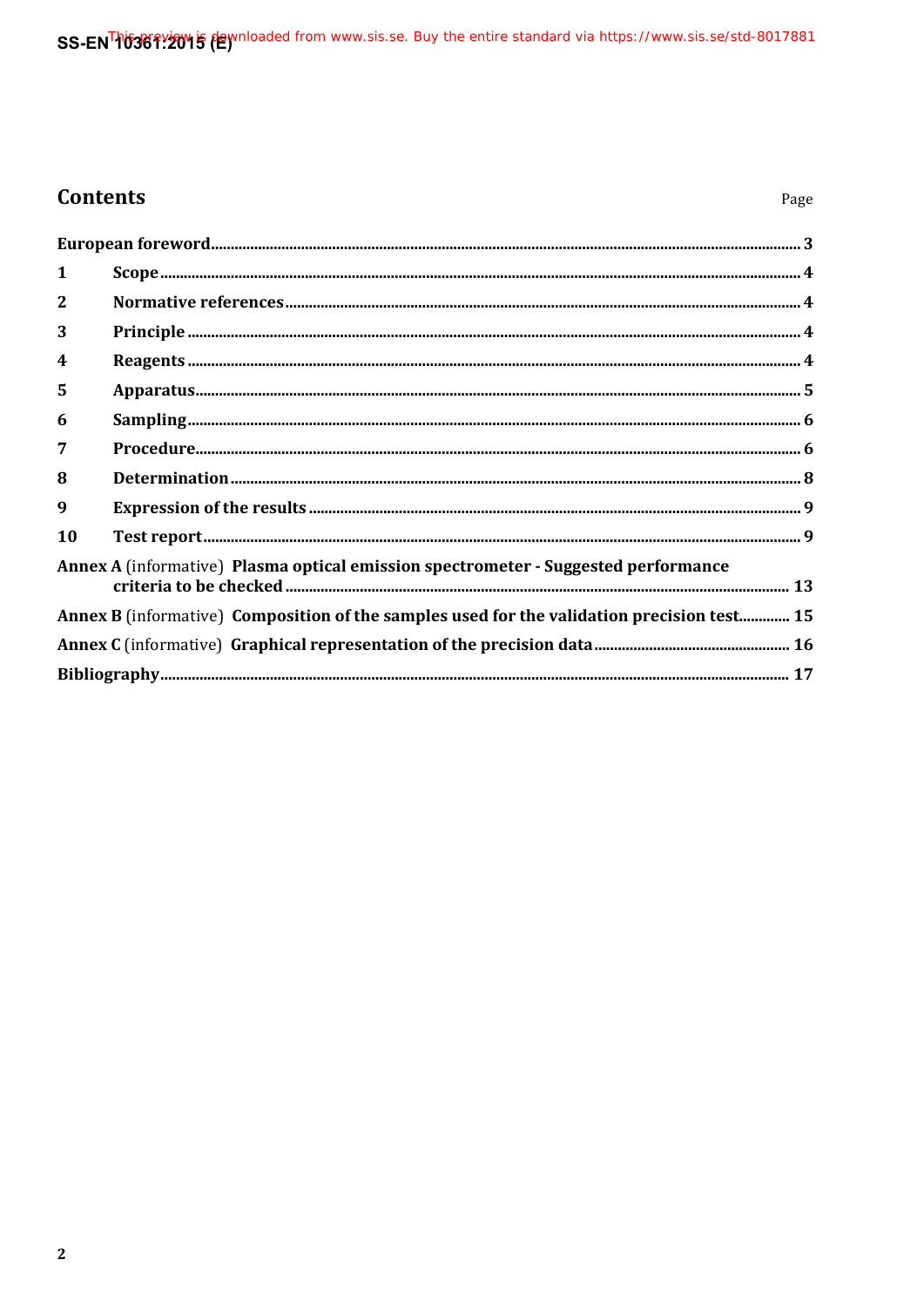### <span id="page-6-0"></span>**European foreword**

This document (EN 10361:2015) has been prepared by Technical Committee ECISS/TC 102 "Methods of chemical analysis of iron and steel", the secretariat of which is held by SIS.

This European Standard shall be given the status of a national standard, either by publication of an identical text or by endorsement, at the latest by June 2016 and conflicting national standards shall be withdrawn at the latest by June 2016.

Attention is drawn to the possibility that some of the elements of this document may be the subject of patent rights. CEN [and/or CENELEC] shall not be held responsible for identifying any or all such patent rights.

According to the CEN-CENELEC Internal Regulations, the national standards organizations of the following countries are bound to implement this European Standard: Austria, Belgium, Bulgaria, Croatia, Cyprus, Czech Republic, Denmark, Estonia, Finland, Former Yugoslav Republic of Macedonia, France, Germany, Greece, Hungary, Iceland, Ireland, Italy, Latvia, Lithuania, Luxembourg, Malta, Netherlands, Norway, Poland, Portugal, Romania, Slovakia, Slovenia, Spain, Sweden, Switzerland, Turkey and the United Kingdom.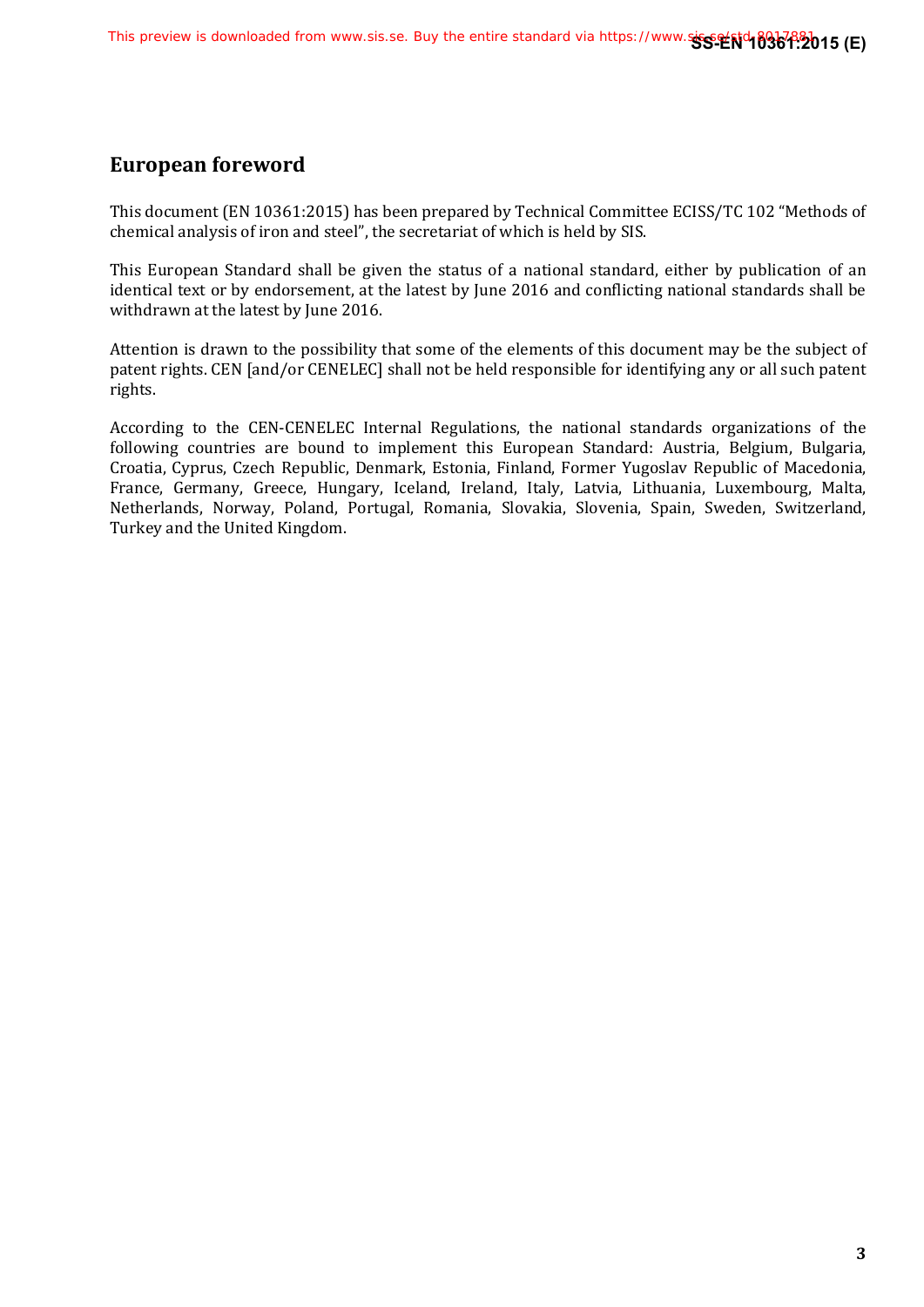#### <span id="page-7-0"></span>**1 Scope**

This European Standard specifies an inductively coupled plasma optical emission spectrometric method for the determination of nickel content (mass fraction) between 5,0 % and 25,0 % in alloyed steels.

The method does not apply to alloyed steels having niobium and/or tungsten contents higher than  $0.1 \%$ .

#### <span id="page-7-1"></span>**2 Normative references**

The following documents, in whole or in part, are normatively referenced in this document and are indispensable for its application. For dated references, only the edition cited applies. For undated references, the latest edition of the referenced document (including any amendments) applies.

EN ISO 648, *Laboratory glassware - Single-volume pipettes (ISO 648)*

EN ISO 1042, *Laboratory glassware - One-mark volumetric flasks (ISO 1042)*

### <span id="page-7-2"></span>**3 Principle**

Dissolution of a test portion with hydrochloric and nitric acids. Filtration and ignition of the acid insoluble residue. Removal of silica with hydrofluoric acid. Fusion of the residue with potassium hydrogen sulphate (or with potassium disulphate), dissolution of the melt with acid and addition of this solution to the reserved filtrate.

After suitable dilution and, if necessary, addition of an internal reference element, nebulization of the solution into an inductively coupled plasma emission spectrometer and measurement of the intensity of the emitted light (including, where appropriate, that of the internal reference element).

The method uses a calibration based on a very close matrix matching of the calibration solutions to the sample and bracketing of the mass fractions between 0,95 to 1,05 of the approximate content of nickel in the sample to be analysed. The content of all elements in the sample has, therefore, to be approximately known. If the contents are not known the sample shall be analysed by some semi quantitative method. The advantage with this procedure is that all possible interferences from the matrix will be compensated, which will result in high accuracy. This is most important for spectral interferences, which can be severe in very highly alloyed matrixes. All possible interferences shall be kept at a minimum level. Therefore, it is essential that the spectrometer used meets the performance criteria specified in the method for the selected analytical lines.

The optical lines reported in the Table 1 have been investigated and the strongest possible interferences are given. If other optical lines are used, they shall be carefully checked. The analytical line for the internal reference element should be selected carefully. The use of scandium at 363,1 nm or yttrium at 371,0 nm is recommended. These lines are interference-free for the elements and contents generally found in alloyed steels.

### <span id="page-7-3"></span>**4 Reagents**

During the analysis, use only reagents of recognized analytical grade and only distilled water or water of equivalent purity.

The same reagents should be used for the preparation of calibration solutions and of sample solutions.

- **4.1 Hydrochloric acid,**  $HCl$  ( $\rho_{20} = 1.19$  g/ml).
- **4.2 Nitric acid, HNO**<sub>3</sub> ( $\rho_{20} = 1.33$  g/ml).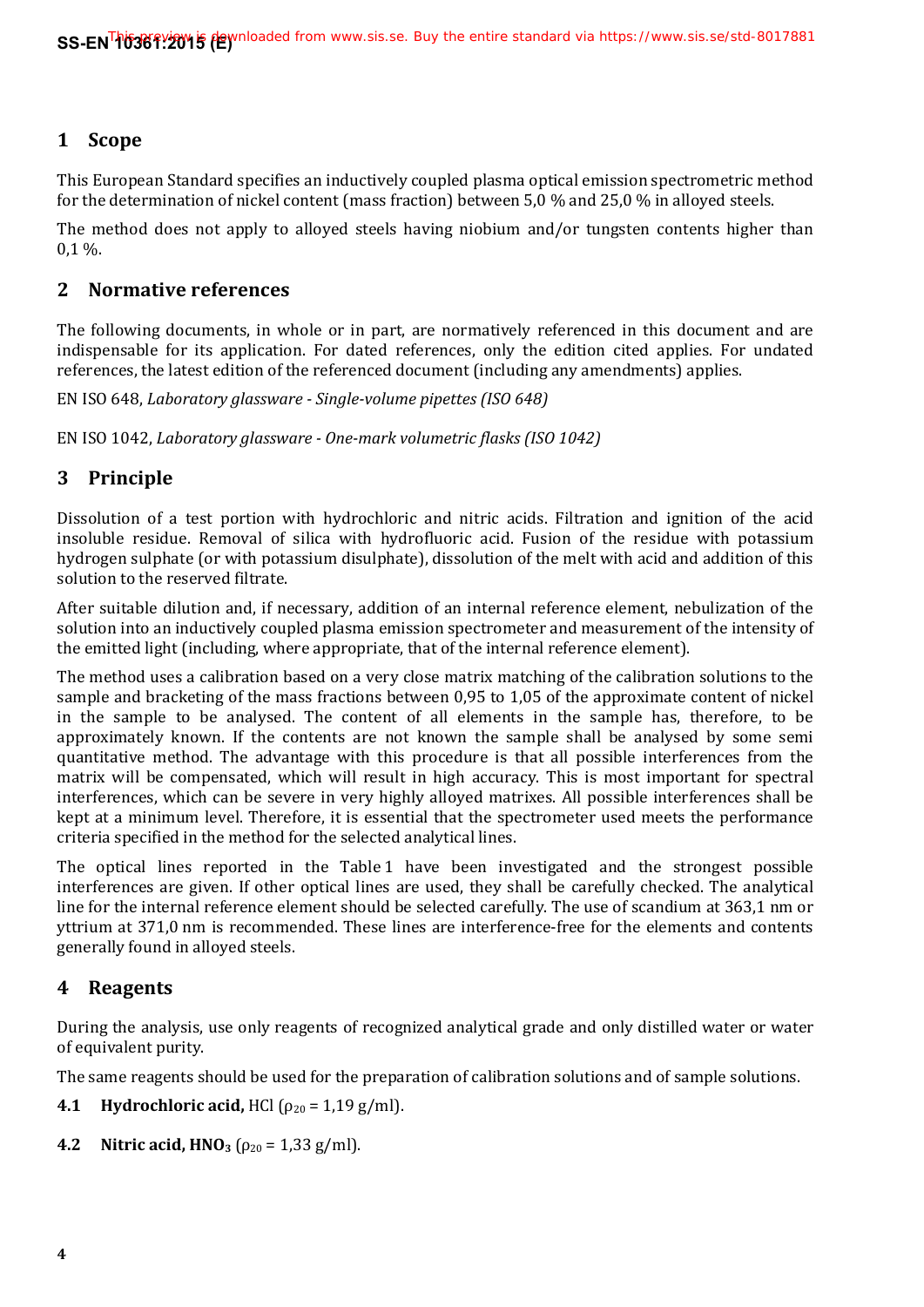#### **4.3 Hydrofluoric acid,** HF ( $\rho_{20} = 1.13$  g/ml).

**WARNING — Hydrofluoric acid is extremely irritating and corrosive to skin and mucous membranes producing severe skin burns which are slow to heal. In the case of contact with skin, wash well with water, apply a topical gel containing 2,5 % (mass fraction) calcium gluconate, and seek immediate medical treatment.**

- **4.4 Sulphuric acid,**  $H_2SO_4$  ( $\rho_{20} = 1.84$  g/ml).
- **4.5 Sulphuric acid,** solution 1 + 1.

While cooling, add 25 ml of sulphuric acid (4.4) to 25 ml of water.

#### **4.6** Potassium hydrogen sulphate [KHSO<sub>4</sub>] or potassium disulphate [K<sub>2</sub>S<sub>2</sub>O<sub>7</sub>].

#### **4.7 Nickel standard solution, 10 g/l.**

Weigh, to the nearest 0,001 g, 5 g of high purity nickel [min 99,9 % (mass fraction)], place it in a beaker and dissolve in 50 ml of water and 100 ml of nitric acid (4.2). Cover with a watch glass and heat gently until the nickel is completely dissolved. Cool and transfer quantitatively into a 500 ml one-mark volumetric flask. Dilute to mark with water and mix.

1 ml of this solution contains 10 mg of nickel.

#### **4.8 Nickel standard solution, 5 g/l.**

Weigh, to the nearest 0,001 g, 2,5 g of high purity nickel [min 99,9 % (mass fraction)], place it in a beaker and dissolve in 25 ml of water and 50 ml of nitric acid (4.2). Cover with a watch glass and heat gently until the nickel is completely dissolved. Cool and transfer quantitatively into a 500 ml one-mark volumetric flask. Dilute to mark with water and mix.

1 ml of this solution contains 5 mg of nickel.

#### **4.9 Standard solutions of matrix elements.**

Prepare standard solutions for each element whose mass fraction is higher than 1 % in the test sample. Use pure metals or chemical substances with nickel mass fractions less than  $100 \mu g/g$ .

#### **4.10 Internal reference element solution, 1 g/l.**

Choose a suitable element to be added as internal reference and prepare a 1 g/l solution.

NOTE Elements such as In, Sc and Y were used during the precision test of this method.

### <span id="page-8-0"></span>**5 Apparatus**

All volumetric glassware shall be class A and calibrated in accordance with EN ISO 648 or EN ISO 1042, as appropriate.

#### **5.1 Medium texture filter paper.**

#### **5.2 Platinum crucibles.**

#### **5.3 Optical emission spectrometer, equipped with inductively coupled plasma.**

This shall be equipped with a nebulization system. The instrument used will be satisfactory if, after optimizing in accordance with the manufacturer's instructions, it meets the performance criteria given in Annex A.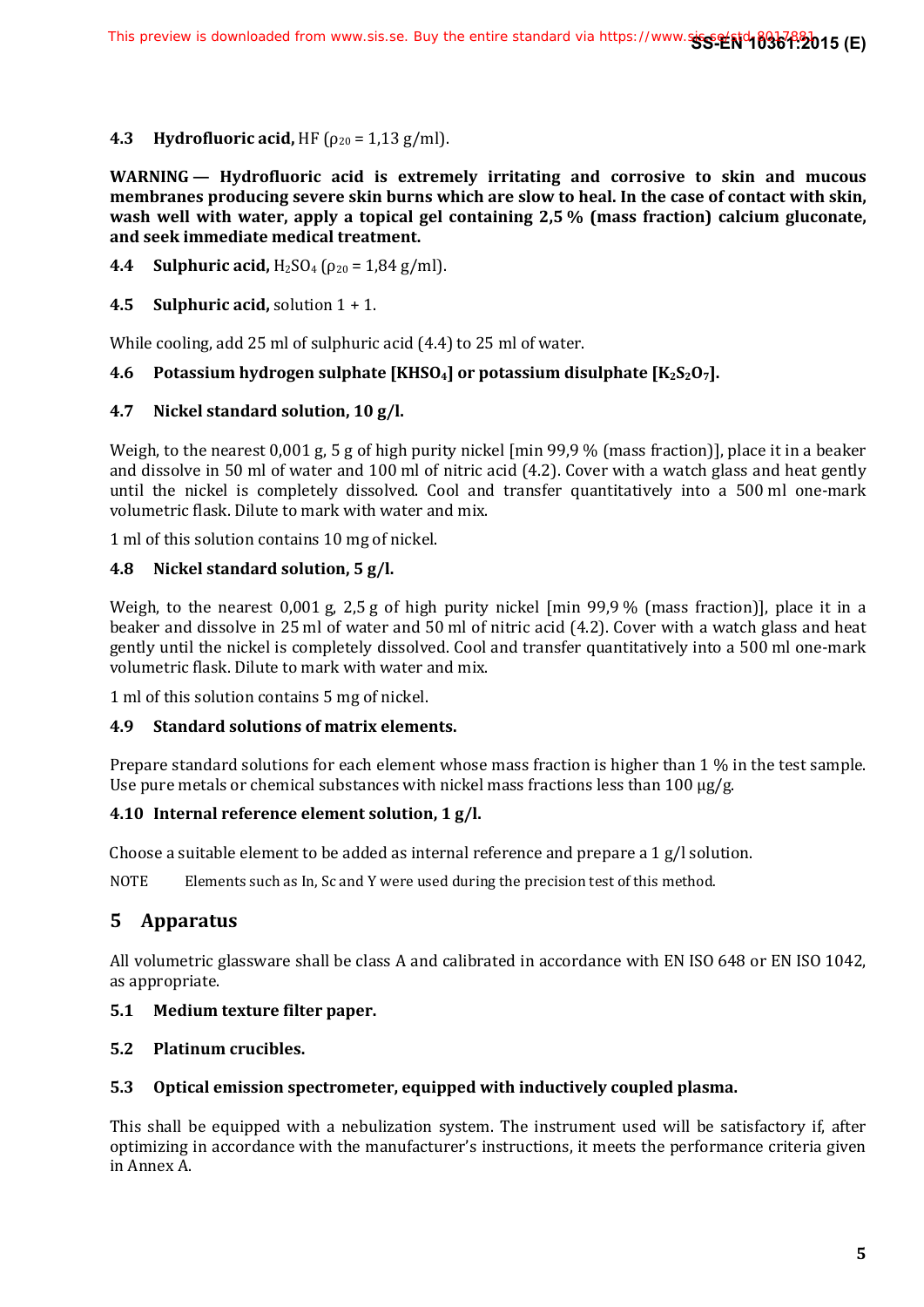The spectrometer can be either a simultaneous or a sequential one. If a sequential spectrometer can be equipped with an extra arrangement for simultaneous measurement of the internal reference element line, it can be used with the internal reference method. If the sequential spectrometer is not equipped with this arrangement, an internal reference cannot be used and an alternative measurement technique without internal reference element shall be used.

### <span id="page-9-0"></span>**6 Sampling**

Sampling shall be carried out in accordance with EN ISO 14284 or with an appropriate national standard for steels.

### <span id="page-9-1"></span>**7 Procedure**

#### **7.1 Test portion**

Weigh, to the nearest 0,001 g, 1 g of the test sample.

#### **7.2 Preparation of the test solution,**  $T_{\text{Ni}}$

Transfer the test portion (7.1) into a 250 ml beaker.

Add 15 ml of hydrochloric acid (4.1), cover with a watch glass, heat gently until the attack reaction ceases, and then add dropwise, 10 ml of nitric acid (4.2).

Depending on the composition of each sample, larger amounts of hydrochloric acid may be necessary. Addition of hydrogen peroxide  $(H_2O_2)$  may advantageously help dissolution. The same quantities of the dissolution reagents shall be added to the corresponding calibration solutions.

Boil until nitrous fumes have been expelled. After cooling, add about 20 ml of water, filter the solution through a medium texture filter paper (5.1) and collect the filtrate into a 200 ml one-mark volumetric flask.

Wash the filter paper and its content with warm water slightly acidified with nitric acid (4.2) several times and collect the washings in the 200 ml one-mark volumetric flask.

Transfer the filter into a platinum crucible (5.2), dry and ignite first at a relatively low temperature (until all carbonaceous matter is removed) and then at about 800  $\degree$ C for at least 15 min.

Allow the crucible to cool. Add into the crucible 0,5 ml to 1,0 ml of sulphuric acid solution (4.5) and 2 ml of hydrofluoric acid (4.3). Evaporate to dryness and cool.

Add into the crucible 1,00 g of potassium hydrogen sulphate or potassium disulphate (4.6) and fuse carefully by means of a Meker burner, until a clear melt is obtained.

NOTE 1 For residues containing substantial amounts of chromium carbides, prolonged heating may be necessary for complete fusion. The potassium hydrogen sulphate can be regenerated by allowing the melt to cool, adding some drops of sulphuric acid (4.4) and repeating the fusion until the residue is fused.

NOTE 2 Depending on the composition of each sample, larger amounts of potassium hydrogen sulphate or potassium disulphate (4.6) can be used, provided the same amount is added to the corresponding calibration solutions.

Allow the crucible to cool and add about 10 ml of water and 2 ml of hydrochloric acid (4.1) to the solidified melt. Heat gently, in order to dissolve the fusion products. Allow the crucible to cool and transfer the solution quantitatively to the filtrate in the 200 ml one-mark volumetric flask.

NOTE 3 The volume of hydrochloric acid (4.1) can be increased, provided the same volume is added to the appropriate calibration solutions.